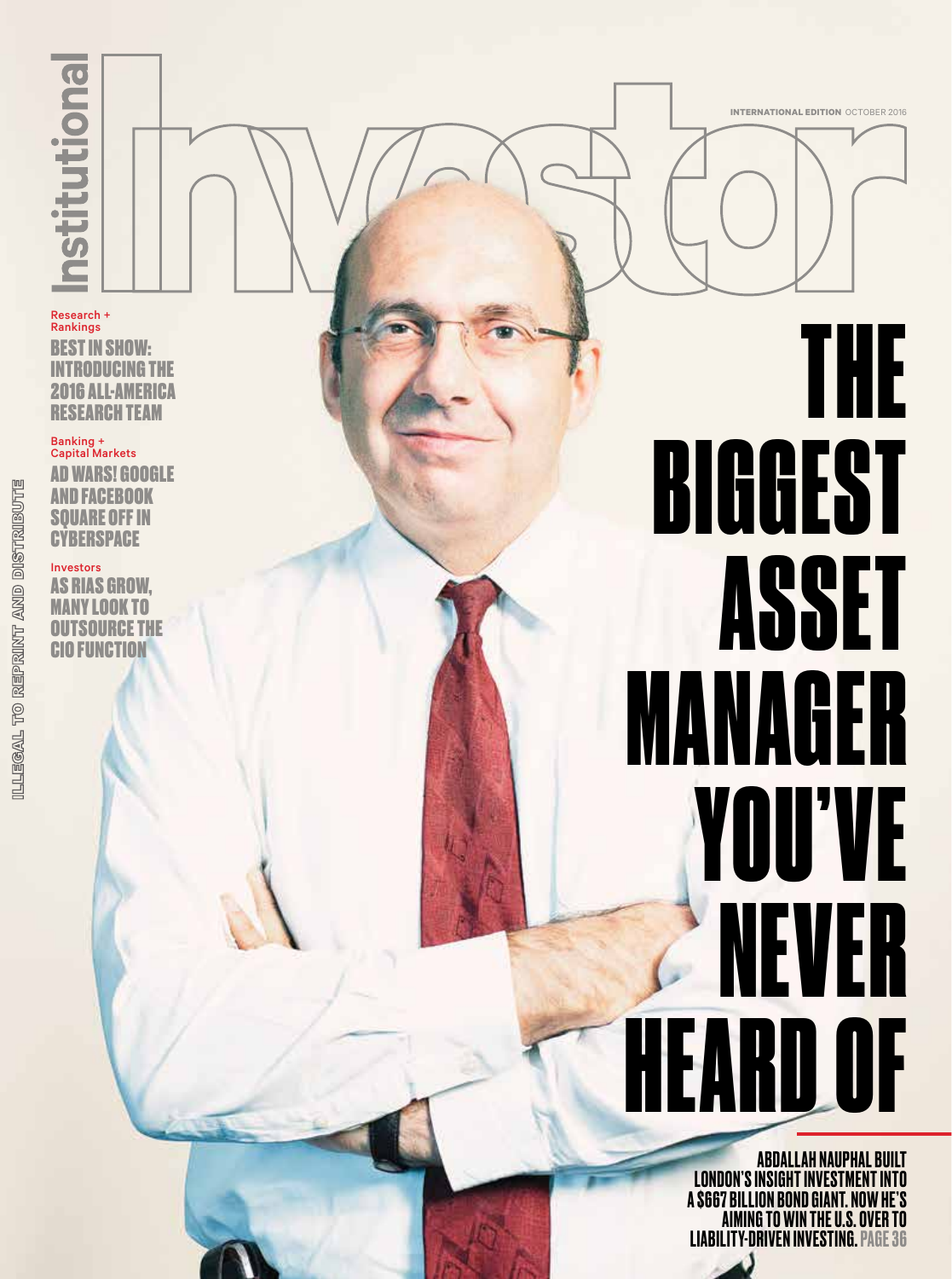

**Stateside-Bound** CEO Nauphal believes his \$667 billion firm is ready to crack the big U.S. market.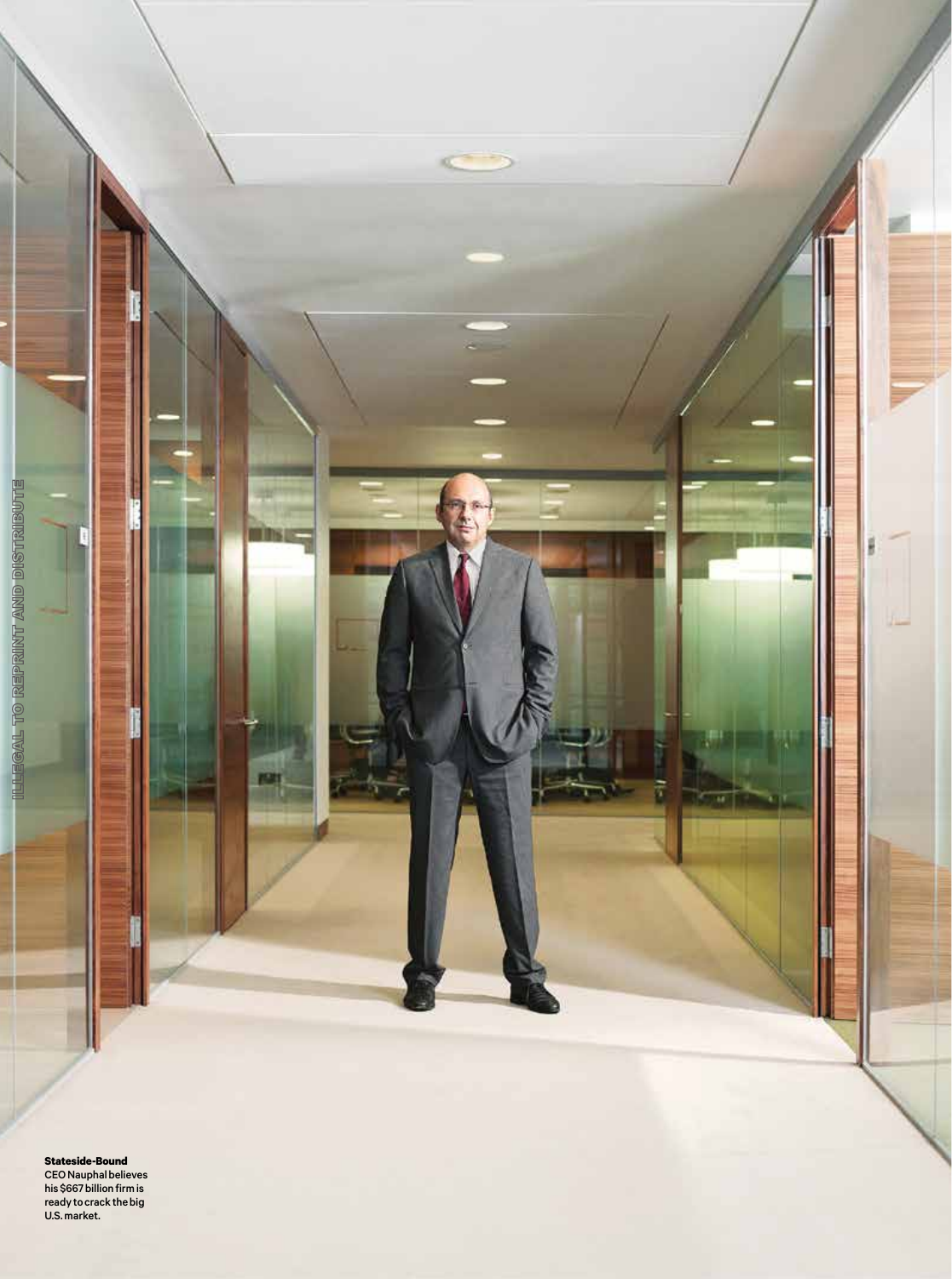



FIXED INCOME

# A S S E T M A N A G E R

INSIGHT INVESTMENT HAS BUILT A POWERFUL U.K. FRANCHISE WITH LIABILITY-DRIVEN INVESTING. CAN IT TAKE ITS MODEL TO THE U.S. AND BEAT THE AMERICAN BOND GIANTS?



BY JESS DELANEY / PHOTOGRAPHS BY FELICITY MCCABE

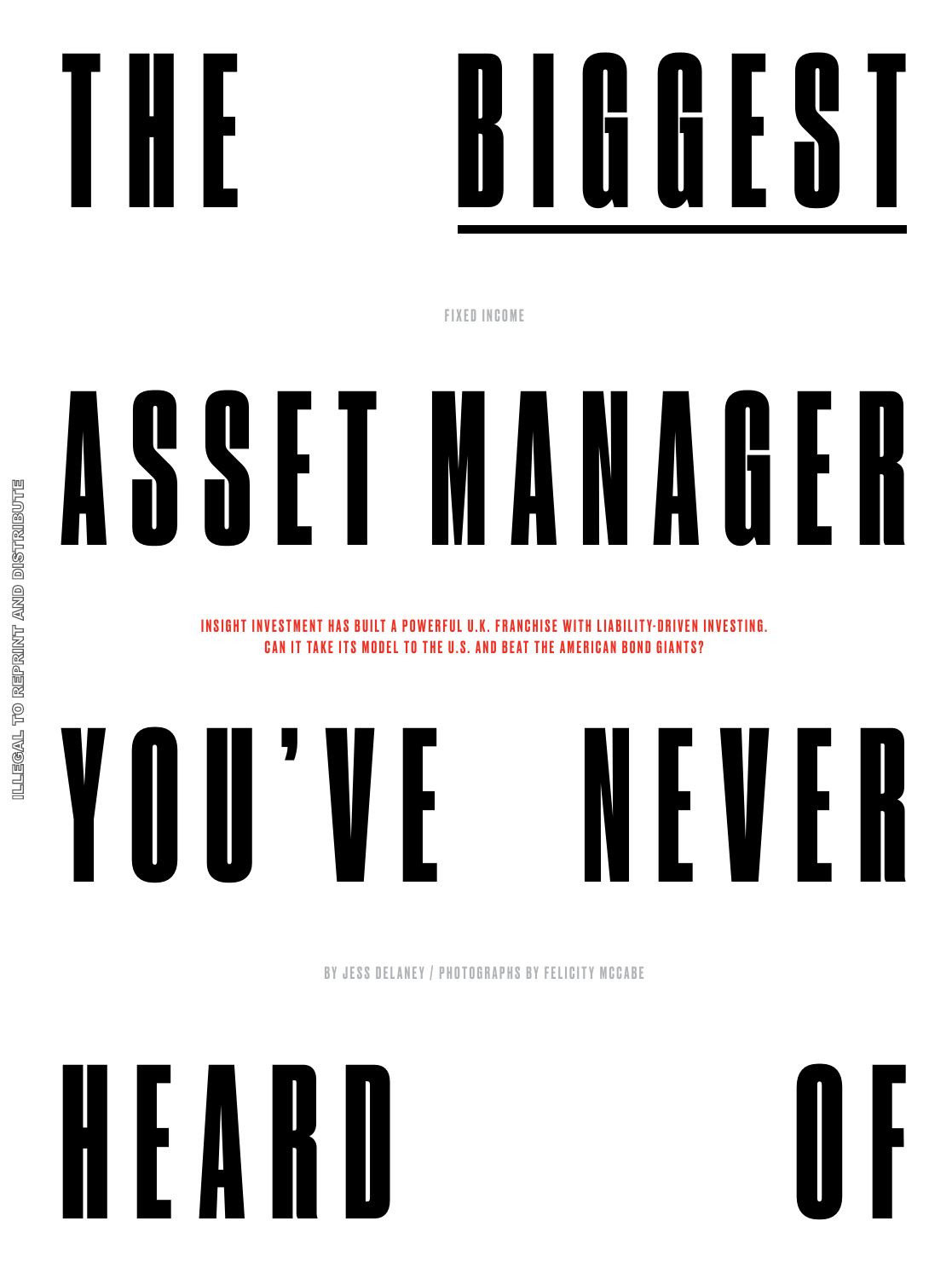

bdallah Nauphal was in Washington visiting a client when the news broke that British voters had chosen to leave the European Union. Awake in his hotel room in the early-morning hours of June 24, the chief executive of London-based Insight Investment took a few seconds to wrap his head around the reports on the television before dialing Adrian Grey, the firm's chief investment officer for active management, to get a rundown on the markets. After a second call with his chief risk officer, Charles Farquharson, Nauphal felt confident that although the Brexit vote might touch the lives of his London employees on a personal level, the firm, which

manages £499billion (\$667billion) of mostly fixed-income portfolios, would be insulated from any fallout.

"For us it was a big event, and we rehearsed what it could mean," Nauphal tells *Institutional Investor*. "Even though we didn't believe it would go that way, we managed our risk well for the event, and we were fully ready for it when it did."

Insight has been dodging bond market bullets more adroitly than most investors throughout its short but spectacularly successful history. Founded just 14 years ago as the modest  $\pounds 26$  billion asset management arm of then-powerful U.K. banking and insurance group HBOS, Insight grew rapidly and thrived even as its parent stumbled in the financial crisis. HBOS was saved through a government-arranged merger with Lloyds TSB Group in 2008; the following year Lloyds sold the firm — by then managing £88 billion — to Bank of New York Mellon Corp. for £235 million. Subsequently, its assets have grown by an astonishing 467 percent.

The secret to Insight's rise: its ability to tailor fixed-income portfolios to the needs of its clients, typically using a liability-driven investing approach. LDI strategies took off in Britain in the early 2000s, when market volatility prompted companies to look for ways to de-risk their defined benefit pension plans. For many corporate treasurers the solution was to discard the old 60-40 balanced pension fund model in favor of bond portfolios with maturities tied to the funding needs of future retirees. As LDI spread like wildfire across the corporate landscape, Insight's executives took advantage of the trend as well as anyone. The firm's financial solutions group, which concocts LDI portfolios, manages roughly three quarters of group assets. Insight enjoys a position of prominence as the U.K.'s second-largest LDI manager, behind Legal & General Investment Management (LGIM), an arm of London-based insurer Legal & General Group, and ahead of BlackRock, the New York–based giant.

The market turmoil engendered by the Brexit vote demonstrated the soundness of Insight's approach, Nauphal contends. While most of the asset management industry seeks to maximize returns using flawed models based on historical data, he says, the firm works with pension funds and other clients to design fixed-income portfolios that can meet their future funding needs almost regardless of the economic, political or market weather. "If the future is uncharted, it's like taking a boat and sailing into uncharted waters," the CEO says in an interview at Insight's office in the City of London, near the Thames. "You don't want to rely on a map you buy at the market; you want to build a good ship."

The morning after the referendum, Robert Gall, head of market strategy for the financial solutions group, arrived at the office before 5:00 a.m. Many of his colleagues were already busy at work. Though it was "one of the most interesting days since LTCM and the Russian

crisis," Gall says, referring to the 1998 collapse of hedge fund firm Long-Term Capital Management, he and his team didn't have much cause for concern. Because LDI is an exercise in long-term risk management, Gall wasn't tearing his hair out as stocks, interest rates and the pound plummeted. "It was more about looking at the screens, seeing how wildly the markets, and currency in particular, were moving and then thinking what that means for future hedging decisions," he says. "The conclusion that we were quickly coming to is that it was likely to encourage people to hedge more because, if anything, the exit vote made the world we're in less certain than the day before."

Having built a big franchise at home, Nauphal has set his sights on the massive U.S. market. Buttressed by BNY Mellon's 2015 acquisition of Cutwater Asset Management, a \$22 billion fixed-income specialist manager that has been integrated into Insight, the firm has built up an 80-person office in New York and is preparing to take on some of the world's biggest bond managers — including BlackRock, Pacific Investment Management Co. and PGIM, the investment arm of Prudential Financial — on their home turf.

It's a daunting task. The \$13trillion U.S. Treasury market sets the pace for bond markets and yield curves around the world, and the \$8 trillion U.S. corporate bond market is the deepest and most liquid credit market on the planet. With more than 200 bond funds on offer, the U.S. is a highly competitive arena in which a handful of managers have prospered in a battle for riches and bragging rights. From 2009 to 2013, fixed-income managers swelled their books on the back of a bond rally that saw PIMCO double in size, to \$2 trillion, and PGIM's fixed-income assets jump from \$354billion to \$628billion.

Yet Nauphal believes the U.S. is ripe for the kind of disruption that Insight helped bring in the U.K. PIMCO has struggled since co-founder Bill Gross, the longtime "bond king," suffered a bout of poor performance and was ousted after a 2014 management dispute. His departure triggered a record wave of redemptions from the mutual fund he had built into the world's biggest. The ensuing media reports filled with juicy details of infighting among senior executives underscored the double-edged nature of Wall Street stardom. Gross joined Janus Capital Group with a tarnished reputation and has so far failed to rekindle his magic, leading the media to sound the trumpets for a new king of bonds: DoubleLine Capital's Jeffrey Gundlach.

At Insight there's no star manager calling all the shots. The firm eschews the race to have the best-performing bond fund, instead priding itself on its team-oriented culture and ability to tailor investment strategies to clients' idiosyncrasies. "I think we offer a disruptive impulse in the market," says CIO Grey. In his view, the celebrity culture of the U.S. that rockets hot bond managers to stardom is a problem akin to the political phenomenon that has seen real estate mogul and reality television star Donald Trump get one step away from the U.S. presidency.

Insight isn't blazing a completely new trail. LGIM opened a U.S. office in Chicago in 2006 and now manages more than \$100billion there, much of it in LDI strategies. And Nauphal's timing could hardly be better. PIMCO is still struggling to regain its mojo since Gross's departure. DoubleLine suffered a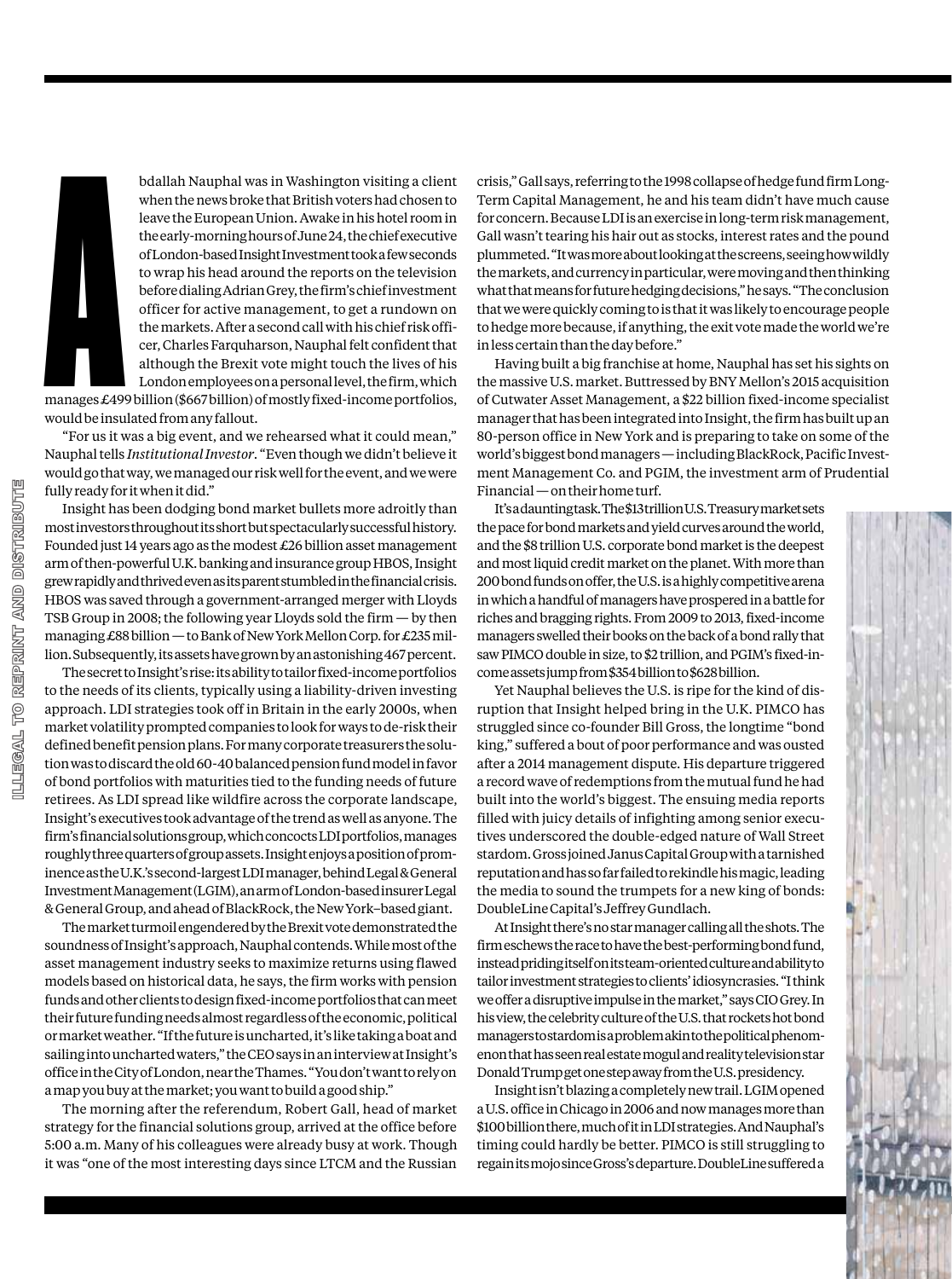blow in August when Bonnie Baha, a portfolio manager whom Gundlach credits for much of the firm's strong growth, was killed in a car accident. And investors are worried about bond valuations and the risk of tightening by the Federal Reserve. Yet the big U.S. houses remain supremely confident. "I do not see them as a threat at all," Gundlach tells *II* in an e-mail exchange, referring to Insight. "I never heard of them until your e-mail mentioned them yesterday."

Insight's relative anonymity in the U.S. is surprising given its size, industry executives say, and Nauphal and his team face a big challenge in trying to gain recognition alongside the U.S. bond heavyweights. The broader economic environment doesn't make that challenge any easier. The postcrisis climate of high debt and slow growth has combined with aggressive central bank easing to push bond yields close to historic lows and bond prices to stratospheric highs. Many investors fear the bond market is a giant bubble at risk of collapse. For Insight this poses a dilemma: Pricey bonds make it expensive to create an LDI portfolio and leave bond investors exposed to potential losses if interest rates rise.

### **THINK WE OFFER A DISRUPTIVE IMPULSE** IN THE MARKET."

**ADRIAN GREY, CIO for active management** 



Insight executives and clients say concerns about rates are overblown and that demand for LDI strategies hasn't diminished at home. Yes, U.K. government bond yields have fallen sharply following the Brexit vote, but lower rates drive up pension funds' future liabilities, raising the attraction of de-risking strategies. "You would think that lower yields might put people off from doing LDI transactions, but in the U.K. people expected yields to mean revert for years and then eventually they threw the towel in on that," Gall says. "What they don't want to happen is to roll the clock forward 12 months, yields have fallen more and they've still got a big deficit."

That view is shared by Trevor Welsh, head of liability-driven investment at the Pension Protection Fund (PPF), a £23 billion U.K. government–backed guarantee scheme that has more than \$10billion in assets managed in LDI portfolios by Insight and LGIM. "We've been in a bull market in bonds since 1984, and it's still going," he says in an interview at his office in the south London borough of Croydon. "The problem is not that pension funds haven't been making returns. It's that the cost of long-term liabilities has gone through the roof."

As low interest rates reduce the rate at which pensions can discount their future liabilities, funded ratios have plunged. The post-Brexit drop in U.K. government bond yields — the ten-year gilt yield has halved, to 0.68 percent — has pushed up deficits in U.K. defined benefit pension plans to an all-time high of some £1 trillion, according to London-based consulting firm Hymans Robertson. The nearly 6,000 pension schemes eligible to be covered by the Pension Protection Fund saw their average funded ratio drop to 76.1 percent in August from 84.3 percent a year earlier.

The so-called Big Three of BlackRock, Insight and LGIM control some 85 percent of the U.K. market for liability-driven investing strategies, according to a June report by KPMG. The potential is immense if Nauphal and his team can achieve anything like that prominence in the much larger U.S. market. "LDI is really a scale business," says Daniel Mikulskis, head of defined benefit pensions at London-based consulting firm Redington — a firm that, like Insight, built its brand around the LDI revolution. "You're not trying to sniff out some star manager."

he air is festive on a June evening at the Royal Academy of Arts, in London's West End, as hundreds of Insight clients and business partners mix with journalists and the firm's employees at the group's annual summer party. he air is festive on a June evening at the Royal Academy of Arts, in London's West End, as hundreds of Insight clients and business partners mix with journalists and the firm's employees at the group's annual summer party. It's the opening night of the Academy's Summer Exhibition, and Insight's party guests get first crack at bidding on more than 1,200 pieces of art ranging both established artists and unknowns, making the exhibition a truly popular event in every sense of the word.

Just ten days before the referendum, the partygoers buzz with speculation about the upcoming Brexit vote. Nauphal makes the rounds to welcome guests while Grey regales colleagues with a story about his weekend in Marseille, where he and his son attended the England-Russia match in the Euro 2016 soccer tournament and nearly got caught up in a violent brawl between opposing fans. Although the two stayed out of harm's way, Grey recalls his astonishment at seeing tear gas seeping into the subway station as they were leaving.

Nauphal takes great pride in the annual party, which has been the firm's signature marketing and social affair for 11 years. "There is that sense of challenging your boundaries and creativity that I always found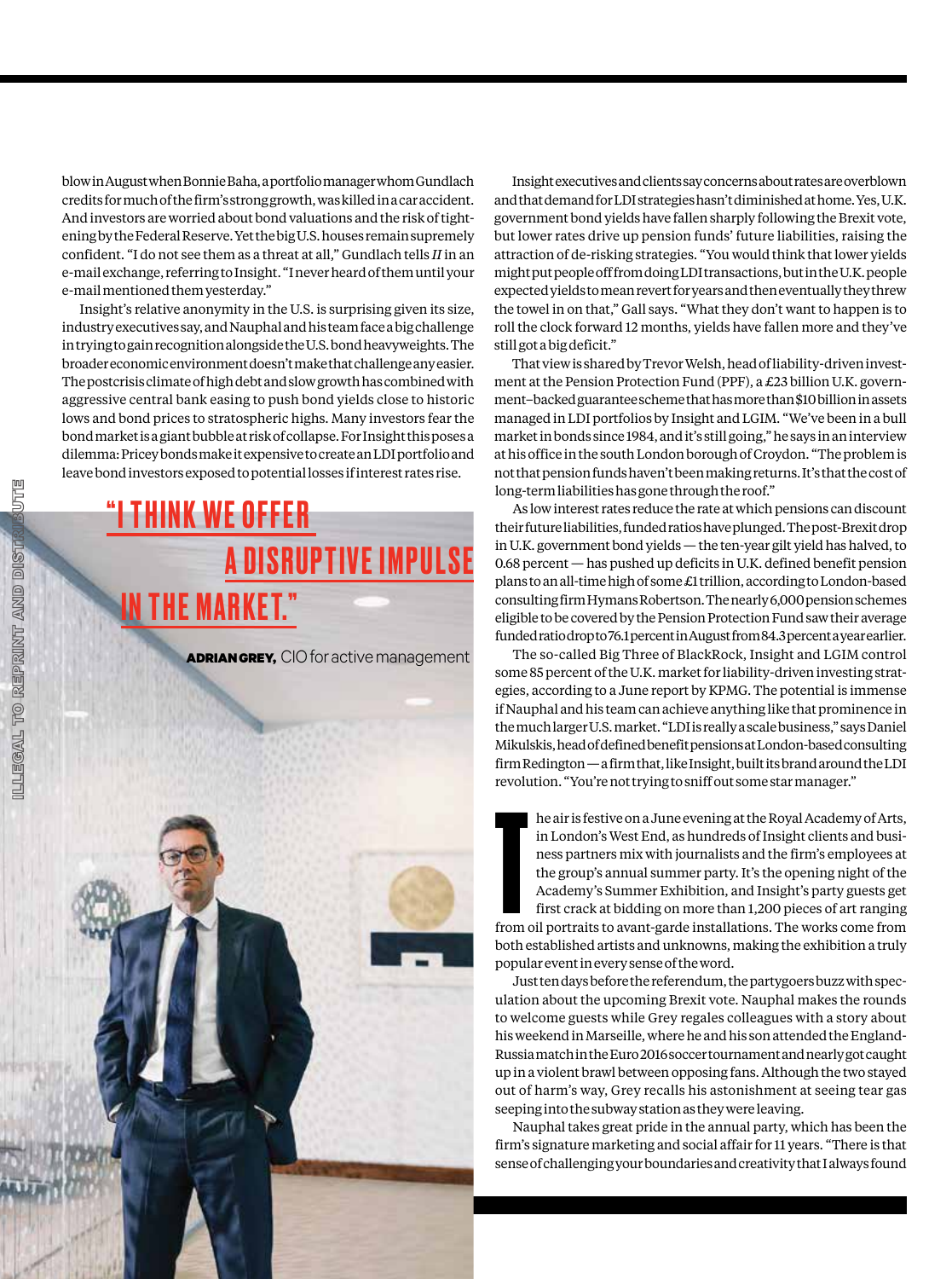

to be an exciting part of what we at least like to replicate in a much more controlled fashion within our own sphere," he says.

The high profile of the Royal Academy evening is a far cry from Insight's modest origins. HBOS had just burst into the big leagues of U.K. banking through the merger of mortgage lender Halifax and Bank of Scotland when the group combined its fledgling asset management capabilities to form Insight in 2002. Seeking to diversify its retailoriented business, Insight acquired Rothschild Asset Management, an institutional manager, in January 2003. The deal was most important for the expertise it brought. "It turned out to be a reverse takeover by Rothschild," says Nauphal, who had been CIO at Rothschild and took over as head of fixed income at Insight.

The son of a banker, Nauphal, 55, was born and raised in Beirut but left Lebanon in 1978 to escape the country's civil war. He spent some time in Greece and London before attending New England College in New Hampshire. After graduation Nauphal took a job as a banker at Indosuez in London for a year before returning to the U.S. to pursue master's degrees in finance and information systems at George Washington University. He joined Schroder Capital Management in New York in 1986 and became head of fixed income for Schroder Investment Management in London in 1998. He left for Rothschild in 2001.

After Insight and Rothschild completed their merger in 2003, Nauphal and his colleagues reconsidered the direction of the business. They predicted that the decades-long trend of accumulating savings in defined benefit pension plans would soon peak and start to reverse as companies closed their plans to new members and altered investment strategies to meet the fixed funding needs of future retirees. Insight's executives decided to reinvent the firm's platform to cater to the shifting needs of pension funds, closing down its equity and real estate businesses and focusing on three areas of expertise: fixed income, absolute return and risk management techniques such as LDI.

LDI strategies got a big boost in 2001, when pharmacy group Boots (now part of Walgreens Boots Alliance) decided to de-risk its pension plan by adopting a fixed-income portfolio geared to the funding needs of its employees and retirees. The real accelerator came in 2006, when the International Financial Reporting Standards began requiring U.K. companies to incorporate the funded status of their pension funds into their balance sheets. Suddenly, the ups and downs of the stock market and interest rates could have a material impact on a company's balance sheet, and on its share price. Plan sponsors rushed to limit that volatility by adopting LDI strategies, which employ fixed-income and derivative instruments to match portfolio assets with future liabilities. "The core of LDI is about hedging liabilities in a liquid way," says Redington's Mikulskis. Mike Walsh, head of institutional distribution at LGIM, puts it in terms that come naturally for his group: "Ultimately, what we're talking about is investing more like an insurer."

LDI isn't for everybody. Severely underfunded pensions aren't about to close the gap by bulking up on bonds, especially at today's high prices. But in forsaking the potentially higher returns available on riskier assets like stocks, plan sponsors adopting LDI strategies achieve a more predictable funded status, making it easier to plan for future contributions.

When Insight takes on a new client, it creates a so-called glide path to transition a fund's portfolio from a higher proportion of riskier assets to one dominated by fixed income as the plan's funded status hits key hurdles. The fixed-income portfolio is constructed to generate cash flows to meet future payouts to beneficiaries while the plan invests

the remainder of the portfolio in riskier assets like stocks and alternatives in hopes of generating excess returns to close the funding gap. "If the solution is not perfectly tailored to the client, at one point or another the market is going to expose that," Nauphal says.

Because the Pension Protection Fund is an insurance scheme at heart, it has a policy of fully hedging its liabilities in terms of interest rates

and inflation, putting it at the extreme end of the LDI spectrum. The fund has 58 percent of its assets in cash, gilts and annuities, and only 7 percent in stocks. The rest is tied up in hybrid assets and alternatives such as real estate and infrastructure. PPF also applies a derivative overlay on the nominal amount of the fund's expected liabilities to mitigate the impact of fluctuations in exchange rates, interest rates and stock prices on its underlying portfolio.

"Once you start going down the LDI route, it's like a virus that infects the entirety of the rest of the portfolio, because you're constantly looking at relative efficiency gains," says PPF's Welsh. The scale of the fund's bond buying keeps fees on these investments relatively low, at about 5 to 10 basis points for LDI transactions. "You're not paying for manager alpha," he says. "You're paying for manager skill and efficiency.

xactly one day, four hours, four minutes and 52 seconds before the<br>first referendum poll was due to release its results, Vincent Reinhart, chief economist for Standish Mellon Asset Management,<br>was addressing a room full of xactly one day, four hours, four minutes and 52 seconds before the first referendum poll was due to release its results, Vincent Reinhart, chief economist for Standish Mellon Asset Management, was addressing a room full of journalists at a BNY Mellon press luncheon in New York and showing off the bank's official U.K. referendum countdown app on his smartphone. A former secretary a sweeping overview of the global macroeconomy, from the prospects for Federal Reserve tightening to the economic slowdown in China. He ended with some thoughts on what to expect from the referendum. With polls showing the odds of Brexit as a virtual coin toss, price movements were guaranteed to follow either outcome, as the markets would be pricing in the likelihood of both scenarios, he contended. Beyond that he refrained from offering many predictions.

"Corners are tough," Reinhart said. "They're tough to forecast. They're tough to price. And nobody's models work."

The luncheon, which included representatives from seven other firms in BNY Mellon's investment management stable, gave executives an opportunity to tout the merits of their multiboutique model, which has grown to 13 different firms across all asset classes since Bank of New York and Mellon Financial merged in 2007. The network now manages \$1.6trillion from offices in 35 countries, making BNY Mellon the world's sixth-largest asset manager and the second-largest manager of LDI assets, behind LGIM.

"That's the power of the multiboutique model," says Mitchell Harris, CEO of BNY Mellon's Investment Management business. "You're not making it one-size-fits-all and making everyone look alike. There are attractive things to each of those unique cultures that make them great investors."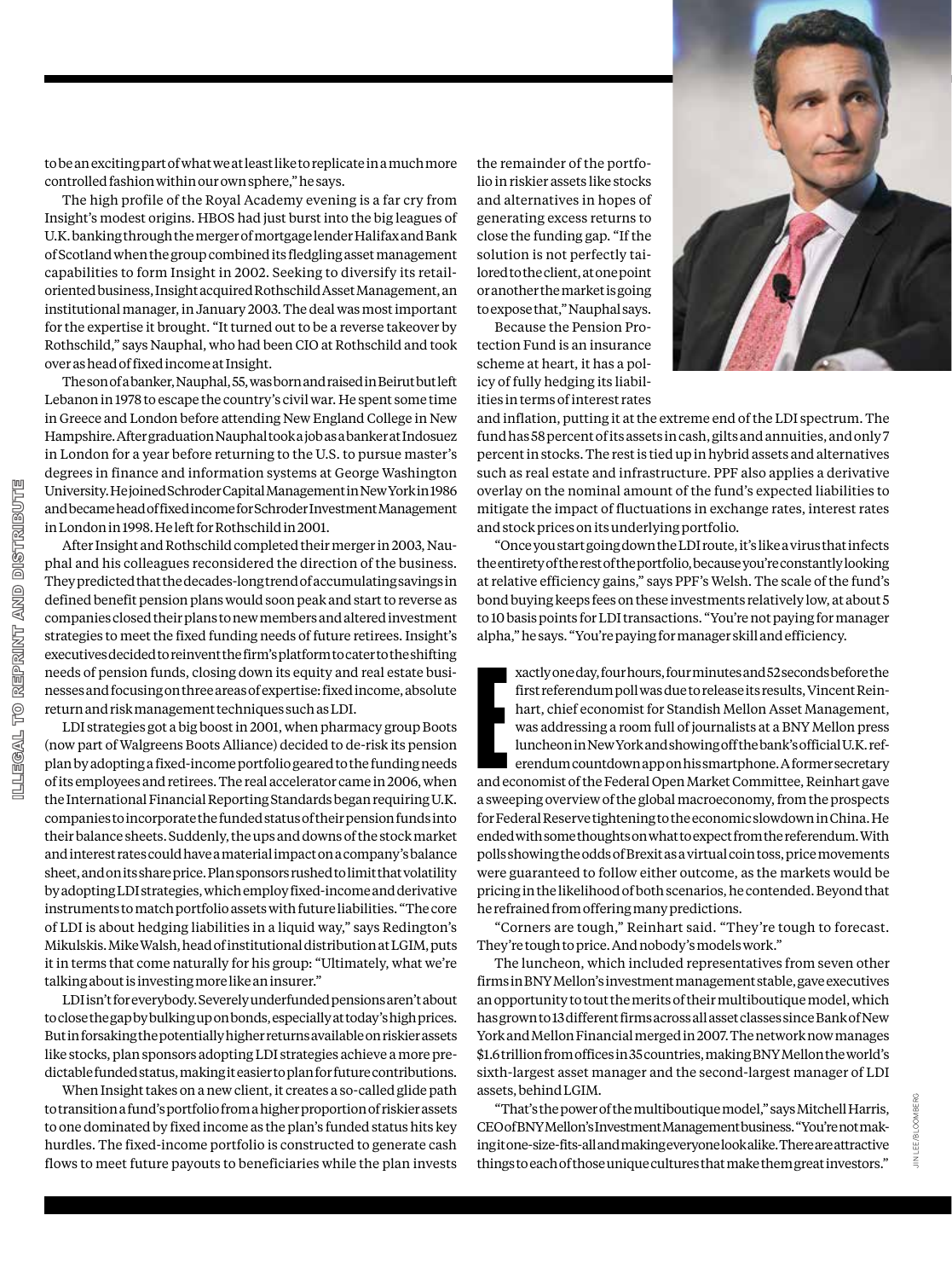### "IT 'S A PL ATFORM THAT 'S BEEN IN NORTH AMERICA FOR 20 YEARS WITH A CONSISTENT TEAM, AND NOW WE HAVE A BROADER TOOL KIT."

CLIFFORD CORSO, CEO, Insight North America

With postcrisis regulation putting the squeeze on bank balance sheets and a crop of Silicon Valley upstarts threatening to disrupt such traditional lines of business as custody, asset management has a critical role to play at BNY Mellon.

Harris points to four long-term industry trends driving the division's strategy: a demand shift to bespoke strategies, a shift away from active management to indexing and so-called smart-beta strategies, heightened need for diversification through alternatives like absolute return and real estate investments, and the long-term growth prospects of emerging markets.

With a hand in all those areas, Insight Investment was an obvious choice for BNY Mellon when Lloyds was looking to sell the unit in 2009. Nauphal welcomed the acquisition because asset management wasn't a core part of Lloyds' business. Thanks to Insight's size and strategy, Nauphal has a louder voice among the boutiques at BNY Mellon.

Each of the boutiques has a high degree of creative control over its investment style and business strategy while the mother ship provides support functions like human resources and information technology services on a centralized platform. Sinead Colton, head of investment strategy for Mellon Capital Management, a \$336billion equity and multiasset manager, enjoys the degree of autonomy that the arrangement provides. "It feels like working for a smaller firm," she says. "We really see BNY Mellon as a partner."

BNY Mellon encouraged Insight to expand into the U.S. market from day one, but the firm was preoccupied with its explosive growth in the U.K. and Nauphal knew better than to fight a war on two fronts. "Whatever he does, he's concerned with doing it very well and having the time to focus on it," Harris says. "I think his approach now, like it was in the U.K., is careful and methodical — getting performance and a track record up and worrying less about building his brand until he builds performance and builds his products." Insight's stunning growth since 2009 means that it now towers in size over BNY Mellon's next-largest boutique, Mellon Capital Management, as well as Standish Mellon, a \$152billion fixed-income shop that also offers LDI solutions. That overlap can create some brand confusion in the market, but BNY Mellon's Harris doesn't see that as a problem. "It's pretty rare that things are so similar, given how fragmented the markets are, that we would see them really competing head-to-head," he says. "There's also the broader philosophy that if you can get two of these boutiques into a final, then your likelihood of winning has gone up."

Insight began laying the groundwork for its global expansion by combining with Pareto Investment Management in 2013. Harris had been CEO of Pareto, a London-based currency risk manager, from 2000 until its acquisition by Mellon Financial Corp. in 2004. After Harris became president of BNY Mellon Investment Management in 2009, he thought Pareto would be a good addition to Insight's arsenal. "With their aspiration to be more than a U.K. or continental Europe manager, the one skill they seemed to be missing was a multicurrency component to their LDI," Harris says.

Along with Pareto's suite of currency hedging tools, Insight absorbed the firm's employees and offices in the U.S., Japan and Australia, marking its first foray outside Europe. After the merger Insight gradually added more troops to the U.S. office, waiting for the right moment to strike. "The U.S. is a

market you don't do half-heartedly," Nauphal says. "We decided to let the Pareto business carry on for a while until we had the bandwidth to focus on the U.S. in a more substantial way."

As demand for LDI continued to surge in the U.K. and Europe, Insight's staff grew from 250 people to more than 700. Managing such explosive growth is never easy, but Nauphal credits the firm's success to its nimbleness and ability to conform to clients' specific needs. "The new challenge is how we operate across global boundaries as effectively and at the same time scale up," he says.

**Inte** n the MetLife building, atop Grand Central Terminal in midtown Manhattan, Insight North America shares the seventh floor with two other BNY Mellon boutiques: \$27.9 billion distressed-debt manager Alcentra and \$69.4 billion multiasset manager Newton Investment Management. Insight's operation is headed by Clifford Corso, former CEO of Cutwater, who has been integrating the firm into Insight since the acquisition last year.

To rivals and investors who question whether Insight is fully committed to the U.S. market and has the scale and capability to take on the competition, Corso is blunt: "The answer is yes and yes," he tells *II* in an interview at the firm's offices. "It's a platform that's been in North America for 20 years with a consistent team, and now we have a broader tool kit."

Cutwater got its start in 1994 under the wing of MBIA, a municipal and mortgage bond insurance specialist. MBIA wanted to bring more of its fund management in-house and run money for external clients, so it set up a modest operation with some \$5 billion in assets and fewer than a dozen employees. Corso jumped at the opportunity to head Cutwater's fixed-income management because he believed the industry was headed in the wrong direction with managers focused on beating quarterly benchmarks.

The division's early client wins were mostly other insurance companies. It's no coincidence that many of the largest players in LDI, including Insight and Legal & General, have their roots in the industry: Insurers rely on returns from investing premiums to meet payout obligations well into the future. They face unique regulations governing how much risk they can take and have long employed techniques for matching assets and liabilities. Many larger insurance companies, whose scale makes it cost-effective to manage their own assets, built up capabilities for handling money from third parties, often smaller insurance companies. "There's nothing like eating your own cooking and being able to offer those meals to the market and have them be acceptable," says Corso.